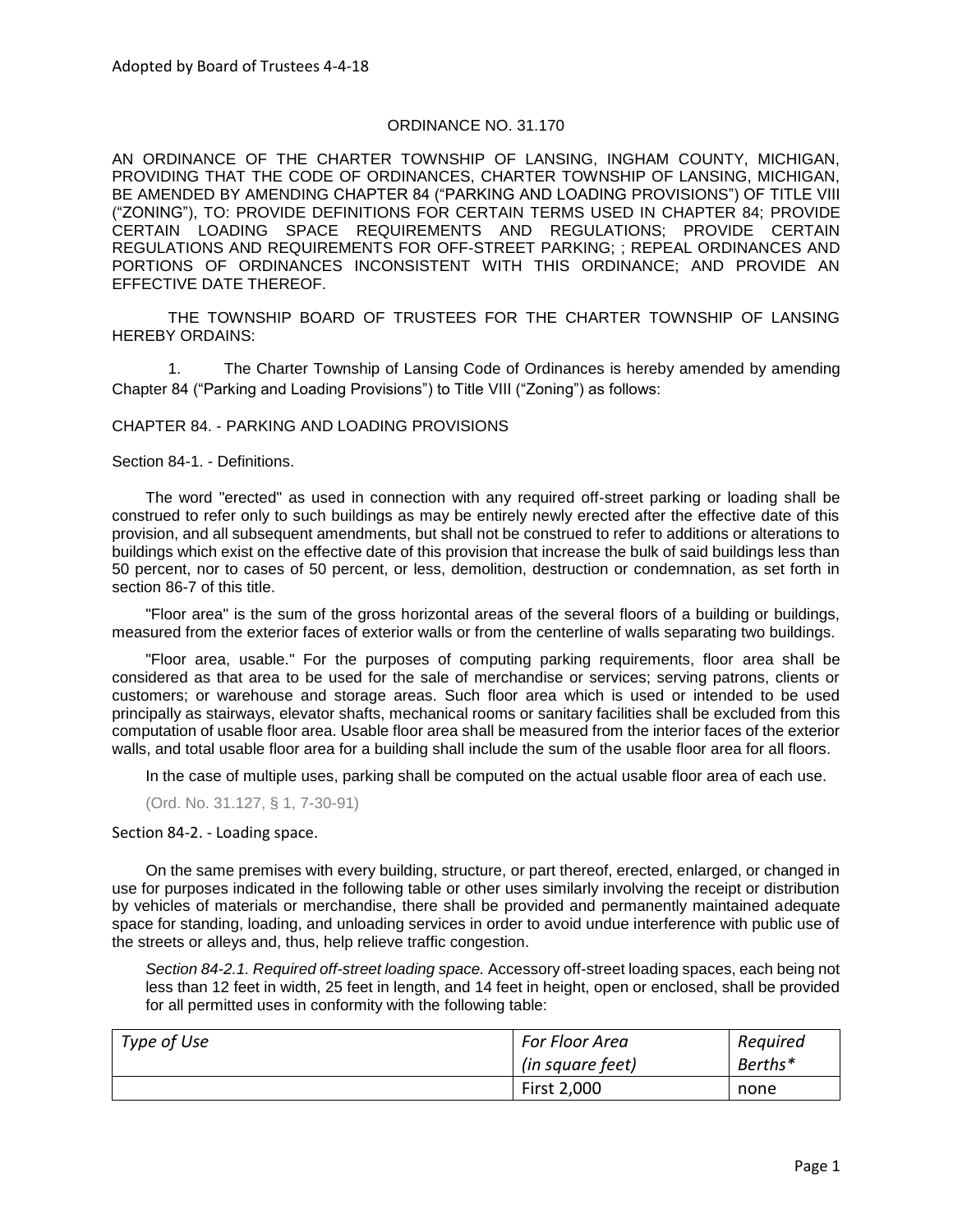| Commercial uses. Retail stores, personal services | Next 15,000 or fraction   | $\mathbf{1}$ |
|---------------------------------------------------|---------------------------|--------------|
| establishments, amusement, automotive service     | thereof                   |              |
|                                                   | Next 15,000 or major      | $\mathbf{1}$ |
|                                                   | fraction thereof          |              |
|                                                   | Next 20,000 or major      | $\mathbf{1}$ |
|                                                   | fraction thereof          |              |
|                                                   | Each additional 40,000 or | $\mathbf{1}$ |
|                                                   | major fraction            |              |
| Hotels or offices                                 | First 2,000               | none         |
|                                                   | Next 50,000 or fraction   | $\mathbf{1}$ |
|                                                   | thereof                   |              |
|                                                   | Each additional 100,000   | $\mathbf{1}$ |
|                                                   | or major fraction         |              |
| Wholesale and storage establishments, building    | First 20,000 or fraction  | $\mathbf{1}$ |
| material or contractor's yards                    | thereof                   |              |
|                                                   | Each additional 20,000 or | $\mathbf{1}$ |
|                                                   | major fraction thereof    |              |
| Manufacturing                                     | First 20,000 or fraction  | $\mathbf{1}$ |
|                                                   | thereof                   |              |
|                                                   | Each additional 20,000 or | $\mathbf{1}$ |
|                                                   | fraction thereof          |              |
| Undertakers or funeral parlors                    | First 5,000 or fraction   | $\mathbf{1}$ |
|                                                   | thereof                   |              |
|                                                   | Each additional 10,000 or | $\mathbf{1}$ |
|                                                   | fraction thereof          |              |
| Hospitals**                                       | First 10,000              | none         |
|                                                   | Each additional 200,000   | $\mathbf{1}$ |
|                                                   | or fraction thereof       |              |
| Schools, churches, clubs, public assembly         | For each building         | $\mathbf{1}$ |
| buildings                                         |                           |              |

\*Whenever any use specified in the table is located on an open lot, the requirements set forth in the table for floor area shall apply to the lot area used for such use.

\*\*Requirements in this table are in addition to area utilized for ambulance parking.

*Section 84-2.2. Plans.* Detailed plans shall be submitted the Planning & Development Department how the off-street loading space shall be arranged and to indicate sufficient space for maneuvering as well as adequate ingress and egress to and from the street subject to review before any permits are issued or approved.

*Section 84-2.3. Site requirements.* Off-street loading space and access drives shall be paved, drained, lighted and shall have appropriate bumper or wheel guards where needed, and any light used for illumination shall be so arranged as to reflect the light away from adjoining premises and streets. Where any off-street loading space adjoins or abuts a lot or premises used for residential, educational, recreational or religious purposes or abuts a residential zone there shall be provided a masonry wall having a height of not less than four feet between the off-street loading space and said residential, educational, recreational or religious premises or residential zone.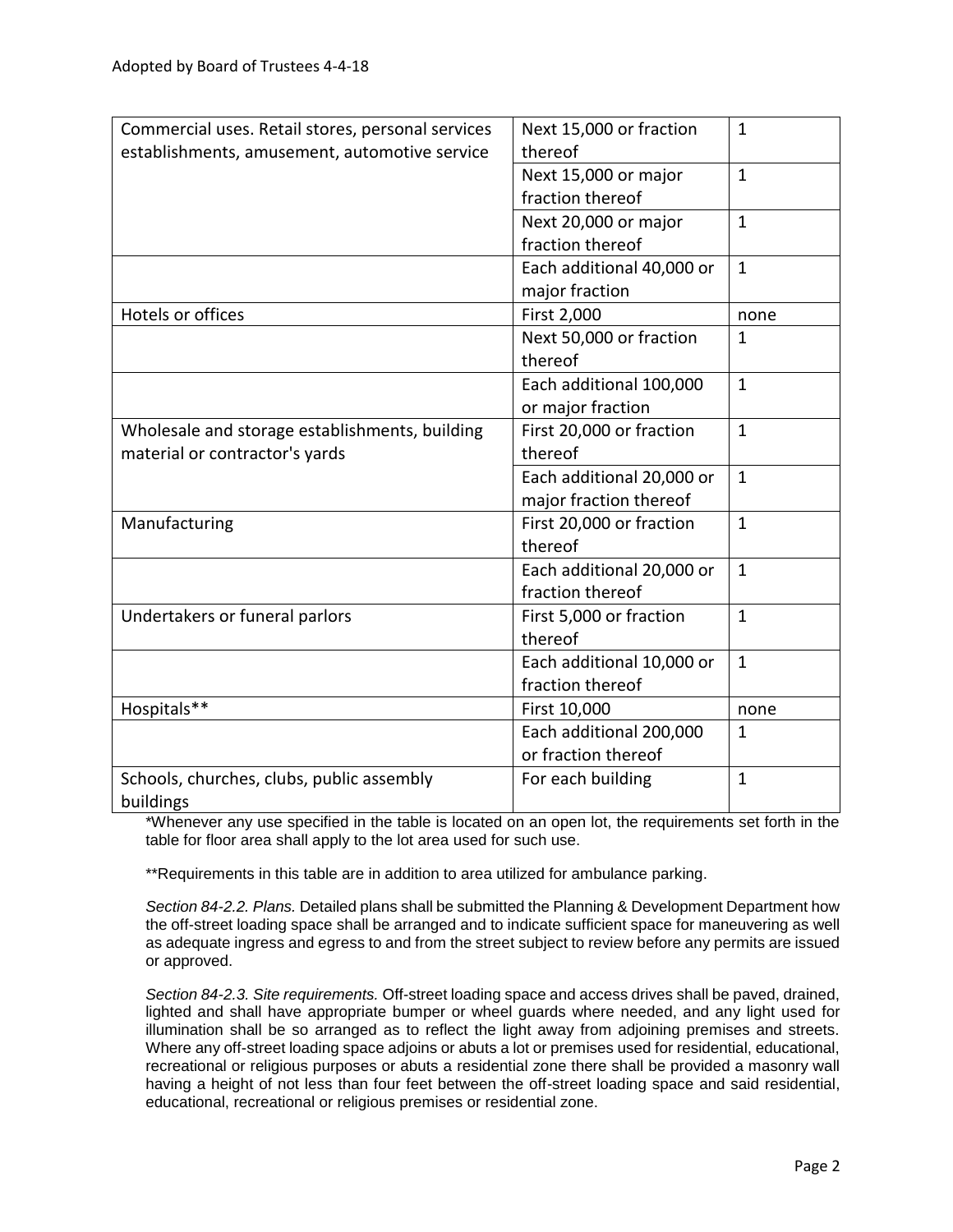*Section 84-2.4. Joint use.* Nothing in this title shall be construed to prevent the joint use of off-street loading space for two or more buildings or uses on the same or contiguous premises if the total of such spaces when used together shall not be less than the sum of the requirements for the various individual uses computed separately in accordance with the provisions of this title.

Section 84-3. - Off-street parking.

Hereafter no building shall be erected or altered and no land used unless there be provided adequate off-street parking space or spaces for the needs of the tenants, personnel, and patrons together with means of ingress and egress. The space may be provided in a building, or in the open.

*Section 84-3.1. General rules.* Off-street parking requirements shall be met within the following general provisions:

- (1) Loading spaces as required in section 84-2 shall not be construed as supplying off-street parking space.
- (2) When units of measurements determining the number of required parking spaces result in requirement of a fractional space, any fraction up to and including one-half shall be disregarded and fractions over one-half shall require one parking space.
- (3) Whenever a use requiring off-street parking is increased in floor area, or other unit of measure, and such use is located in a building existing on or before the effective date of this title, additional parking shall be provided and maintained in amount hereafter specified for that use, subject to provisions of section 84-1
- (4) Off-street parking facilities for single or two-family residential uses shall be located on the same lot, or parcel as the building they are intended to serve.
- (5) In the case of a use not specifically mentioned, the requirements of off-street parking facilities for a use which is so mentioned and similar in character to the use not listed shall apply.
- (6) No parking shall be permitted in yards around the house except upon the driveway. The officers of the police department, code enforcement officer or township board designee may enforce this subprovision in the same manner as the Planning & Development Department.
- (7) Wheel stops shall be provided and located so as to prevent any vehicle from projecting over lot lines, required setbacks or sidewalks.
- (8) Section 85.11.2 (4) a through 85.11.2 (4) j shall also apply. (Ord. No. 31.100, § 1, 5-14-85; Ord. No. 31.104, § 1, 3-4-86; Ord. No. 31.127, § 1, 7-30-91; Ord. No. 31.159, §§ 1, 2, 3-23-04)

*Section 84-3.2. Collective Parking.* Parking spaces required for non-residential uses may be reduced in the total number of required parking spaces for two or more uses jointly providing off-street parking when their respective hours of peak operation do not overlap. Shared parking shall be located within three hundred feet (300) of the building it is intended to serve, and determined based on the following:

- (1) *Computation.* The number of shared spaces for two or more distinguishable land uses shall be determined by the following procedure:
	- a. Determine the number of spaces required by each use based on square footage of usable floor area and the ratio of spaces per square feet provided within the table in Section 84-3.3
	- b. Multiply the minimum parking required, calculated above, for each individual use, as set for in the Table below, by the appropriate percentage indicated in the table, for each of the six designated time periods
	- c. Add the resulting sums for each of the six columns or time periods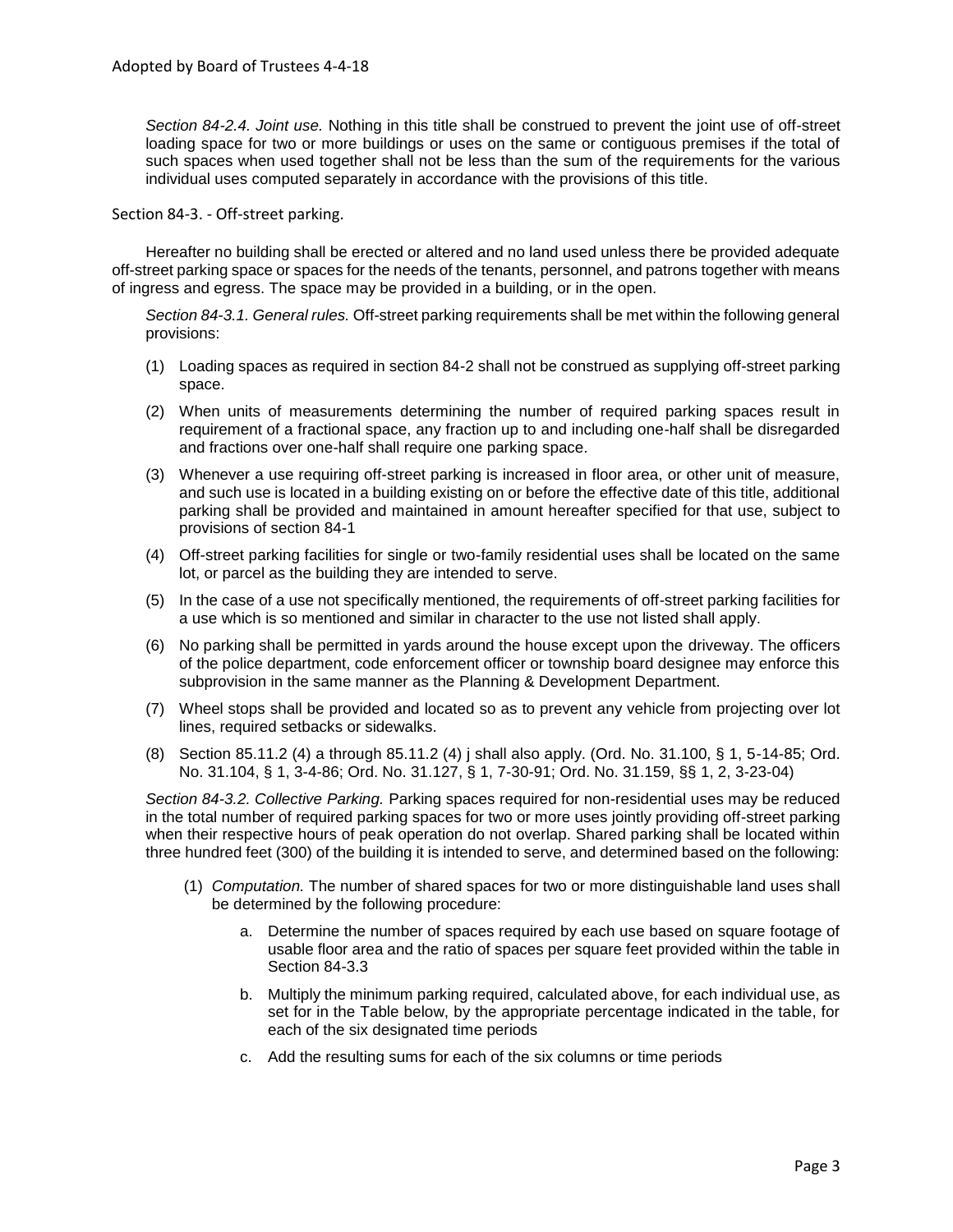d. Select the column or time period with the highest total parking requirement, based on the above calculation, and use that total as the minimum shared parking requirement.

| <b>General Land Use</b><br>Classification                                               | Weekdays |         | Weekends   |         |         |            |
|-----------------------------------------------------------------------------------------|----------|---------|------------|---------|---------|------------|
|                                                                                         | $2am -$  | $7am -$ | $6$ pm $-$ | $2am -$ | $7am -$ | $6$ pm $-$ |
|                                                                                         | 7am      | 6pm     | 2am        | 7am     | 6pm     | 2am        |
| Office/Warehouse/Industrial                                                             | 5%       | 100%    | 5%         | 0%      | 10%     | 0%         |
| <b>Retail Sales and Services</b>                                                        | 0%       | 90%     | 80%        | 0%      | 100%    | 60%        |
| Restaurant (not 24 hour)                                                                | 10%      | 70%     | 100%       | 20%     | 70%     | 100%       |
| Residential                                                                             | 100%     | 60%     | 100%       | 100%    | 75%     | 90%        |
| Theatre                                                                                 | 0%       | 40%     | 90%        | 0%      | 80%     | 100%       |
| Hotel: Guest rooms<br>(calculate conference and<br>restaurant facilities<br>separately) | 100%     | 55%     | 100%       | 100%    | 55%     | 100%       |
| Conference/Convention<br><b>Facilities</b>                                              | 0%       | 100%    | 100%       | $0\%$   | 100%    | 100%       |
| Place of Worship                                                                        | 0%       | 25%     | 50%        | 0%      | 100%    | 50%        |
| School, Grades K-12                                                                     | 0%       | 100%    | 25%        | 0%      | 30%     | 10%        |
| Community Center, Library,<br>Museum                                                    | 0%       | 100%    | 80%        | 0%      | 100%    | 80%        |

- (2) Not more than 50 percent of the off-street parking facilities required for theatres, churches, bowling alleys, dancehalls, and establishments for the sale and consumption of alcoholic beverages, food, or refreshments may be supplied by off-street parking facilities provided for other buildings or uses.
- (3) *Other Uses.* If one or more of the uses proposing shared parking is not found in the Table above, the applicant shall submit sufficient data to indicate the principal operating hours of the uses. Based on this information, the Zoning Administrator shall determine appropriate shared parking requirement for uses in the calculation (1) above.
- (4) The shared parking spaces shall be maintained as long as the uses they serve are in operation
- (5) The property owner or owners shall sign and record, with the Register of Deeds, a shared parking agreement that includes:
	- a. For two or more separately owned properties, a copy of a written, legally binding agreement providing for the shared use of a parking (guaranteeing access to, use of, and management of designated parking spaces), shall be filed with the Zoning Administrator within a reasonable amount of time following execution.
	- b. Where a shared parking application includes two or more properties owned by the same person or entity, a sworn, notarized statement shall be submitted to the Zoning Administrator, representing that, in the event of any change of ownership of any of the participating properties, a written, legally binding agreement providing for the continued use of shared parking (guaranteeing access to, use of, and management of designated parking spaces), will be entered into with subsequent owners and a copy provided to the Zoning Administrator, with copies of all amended, renewed, replacement, or successor agreements filed with the Zoning Administrator within a reasonable amount of time following execution.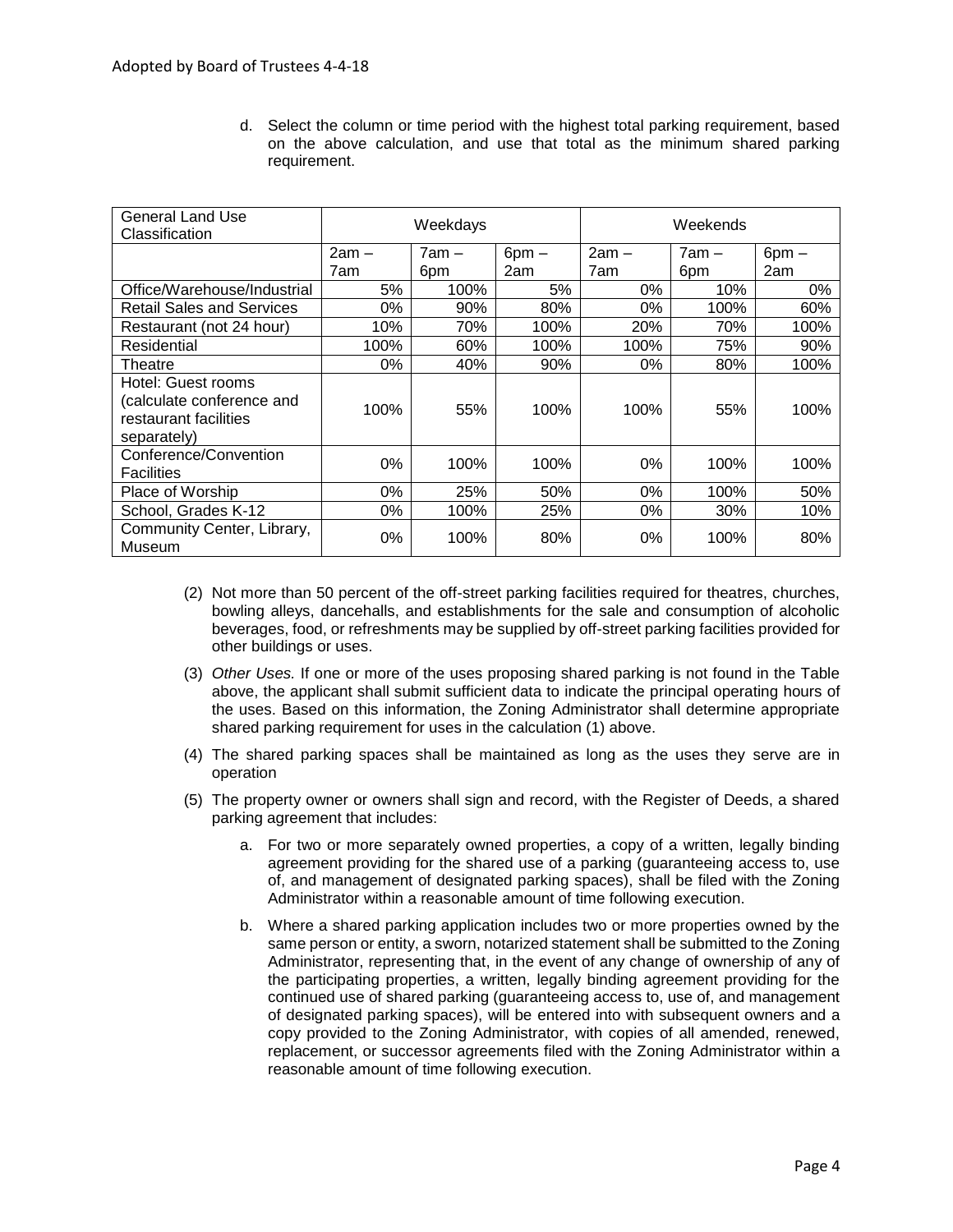(6) The required off-street parking for a particular use may be reduced by a proportionate share through the use of any publicly owned parking lot within 300 feet of street travel, or for which it has been assessed.

*Section 84-3.3. Amount of space.* The number of required off-street parking spaces for new buildings or buildings used for new purposes, additions thereto, and additions to existing buildings as specified, shall be determined in accordance with the following minimum parking provisions:

| <b>Use</b>                                                                                                | <b>Required Parking Space</b>                                                                                                                                                                        |  |
|-----------------------------------------------------------------------------------------------------------|------------------------------------------------------------------------------------------------------------------------------------------------------------------------------------------------------|--|
| Residential                                                                                               |                                                                                                                                                                                                      |  |
| 1. One- and two-family dwellings                                                                          | Two parking spaces for each family dwelling unit                                                                                                                                                     |  |
| 2. Multiple dwellings                                                                                     | Two parking spaces per dwelling unit                                                                                                                                                                 |  |
| 3. Residential rental properties                                                                          | Refer to Section 69A-10                                                                                                                                                                              |  |
| 4. Mobile home park                                                                                       | One space for each occupant of legal driving age<br>(refer to Section 69A-10)                                                                                                                        |  |
| 5. Boarding houses and lodging houses, fraternities,<br>lprivate clubs                                    | One space for each occupant of legal driving age                                                                                                                                                     |  |
| 6. Senior independent housing                                                                             | Two spaces for each unit                                                                                                                                                                             |  |
| 7. Assisted living                                                                                        | One space for each two beds, plus one space per<br>employee based on maximum employment shift.<br>Should the units revert to general occupancy, the<br>required parking shall be two spaces per unit |  |
|                                                                                                           | Institutional                                                                                                                                                                                        |  |
| 8. Auditoriums (incidental to schools), churches,<br>theaters, buildings of similar uses with fixed seats | One space for each 4 persons allowed under<br>maximum occupancy, provided by the architect, plus<br>one space per on-duty employee based on maximum<br>employment shift                              |  |
| 9. Nursing home, orphanage, or similar use                                                                | One parking space for each 5 beds, plus one space per<br>on-duty employee based on maximum employment<br>shift, including doctors and nurses                                                         |  |
| 10. Library, museum, post office, and noncommercial<br>gallery                                            | One space per 400 sq. ft. of usable floor area, plus one<br>space for each employee based on maximum<br>employment shift                                                                             |  |
| 11. Hospitals                                                                                             | One parking space for each three patient beds; plus<br>one space for each staff or visiting doctor; plus one<br>space for each employee or volunteer based on<br>maximum shift                       |  |
| 12. Clinics, medical offices, dental offices, and urgent<br>care                                          | Three spaces for each exam room, plus one space for<br>each employee and professional                                                                                                                |  |
| 13. Elementary and junior high schools with bus<br>service                                                | One space for each teacher, administrator, and<br>employee; additional parking required for an<br>auditorium and/or gymnasium                                                                        |  |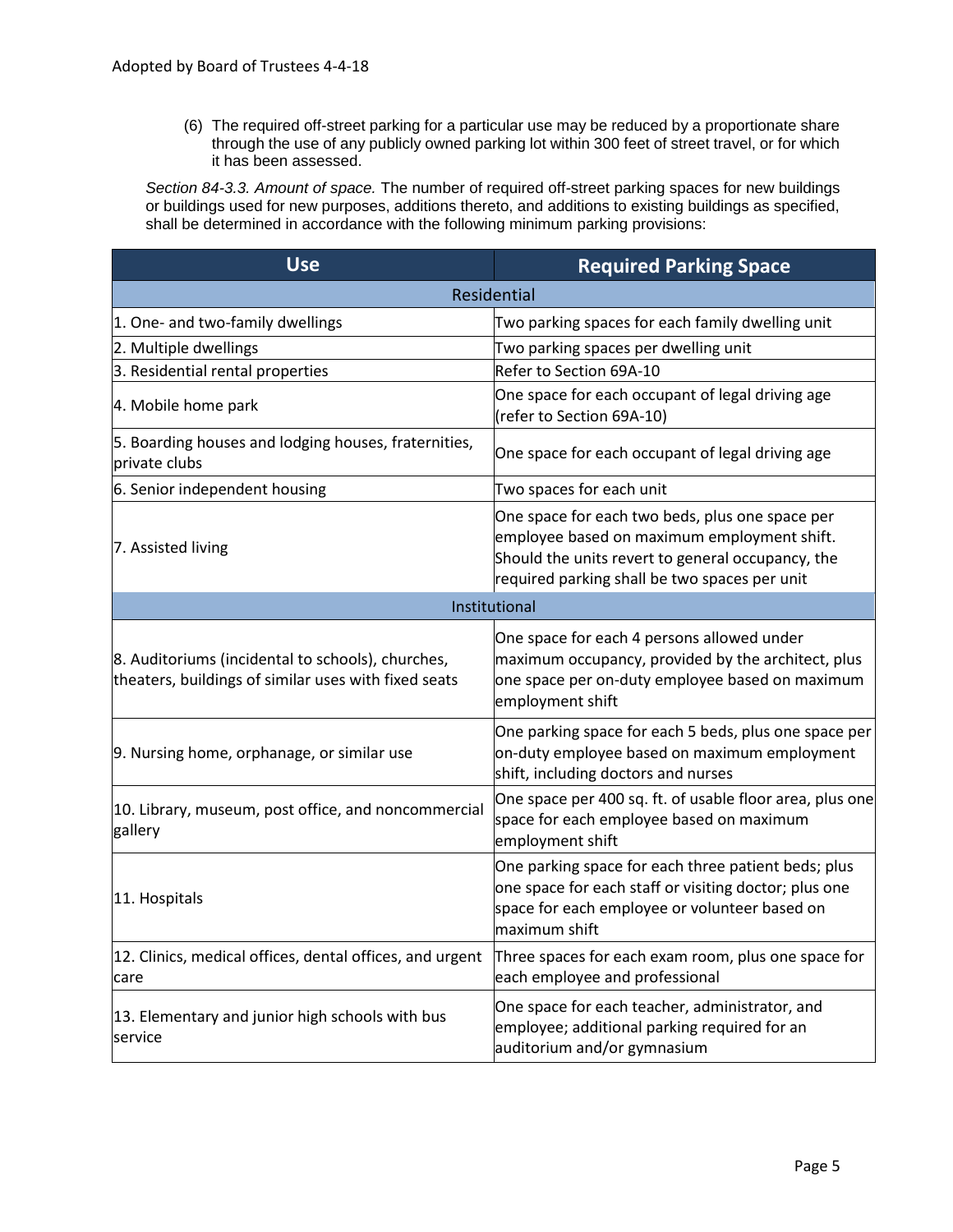| 14. Elementary and junior high schools without bus<br>service                                                                                            | One space for each teacher, administrator, and<br>employee; additional parking required for an<br>auditorium; one stacking space for every three<br>students, not to interfere with parking spaces or fire<br>lanes. Stacking spaces may be reduced based on<br>school operations by Zoning Administrator |
|----------------------------------------------------------------------------------------------------------------------------------------------------------|-----------------------------------------------------------------------------------------------------------------------------------------------------------------------------------------------------------------------------------------------------------------------------------------------------------|
| 15. High schools                                                                                                                                         | One for each teacher, employee, and administrator;<br>plus one for each ten students. Plus the requirements<br>of the auditorium, assembly hall, or gymnasium<br>provided at a rate 50% of the requirements for those<br>uses as specified herein                                                         |
| 16. Colleges, universities, and business or trade<br>schools                                                                                             | One per three persons allowed within the maximum<br>occupancy load as established by local, county, or<br>state fire, building, or health codes                                                                                                                                                           |
| 17. Stadia and sports arenas                                                                                                                             | One for each three seats and one for each one<br>employee under maximum employment shift                                                                                                                                                                                                                  |
| 18. Dance and union halls, civic clubs, fraternal orders,<br>exhibit halls, ballrooms, banquet halls, conference<br>centers, or any similar type of use. | One per 3 persons allowed within the maximum<br>occupancy load as established by local, county or<br>state fire, building or health codes, plus one space per<br>employee based on maximum employment shift                                                                                               |
| 19. Mortuaries or funeral homes                                                                                                                          | 20 spaces for each 1000 sq. ft. in service parlors,<br>chapels and reception areas, plus one for each funeral<br>vehicle stored on the premises                                                                                                                                                           |
| 20. Public Utility Uses                                                                                                                                  | One per on-duty employee based on maximum<br>employment shift, plus one for each utility vehicle<br>stored on site.                                                                                                                                                                                       |
|                                                                                                                                                          | Commercial                                                                                                                                                                                                                                                                                                |
| 21. Hotel, Motel, or other commercial lodging                                                                                                            | One space each for 80% of total guest rooms, plus one<br>for each employee in the largest working shift, plus<br>the amount required for accessory uses provided at<br>the rate of 50% or the requirements for such uses as<br>specified herein                                                           |
| 23. Retail stores and centers, except as otherwise<br>specified herein, less than 25,000 sq. ft.                                                         | 5 spaces for each 1000 sq. ft. of usable floor area                                                                                                                                                                                                                                                       |
| 23. Retail stores and centers, except as otherwise<br>specified herein, 25,000 sq. ft. or greater                                                        | 4 spaces for each 1000 sq. ft. of usable floor area                                                                                                                                                                                                                                                       |
| 24. Retail centers with retail shopping mall (enclosed)                                                                                                  | 5 spaces for each 1000 sq. ft. of usable retail floor<br>area plus four spaces for each 1000 sq. ft. of enclosed<br>concourse area                                                                                                                                                                        |
| 25. Establishments for sale and consumption of<br>alcoholic beverages, food or refreshments, including<br>outdoor patio seating                          | One space for each 50 sq. ft. of usable floor area, plus<br>one for every 4 seats, plus one per employee on<br>maximum shift. Ratios may be altered by Zoning<br>Administrator based on limiting occupancy when<br>supported by unique operational plan                                                   |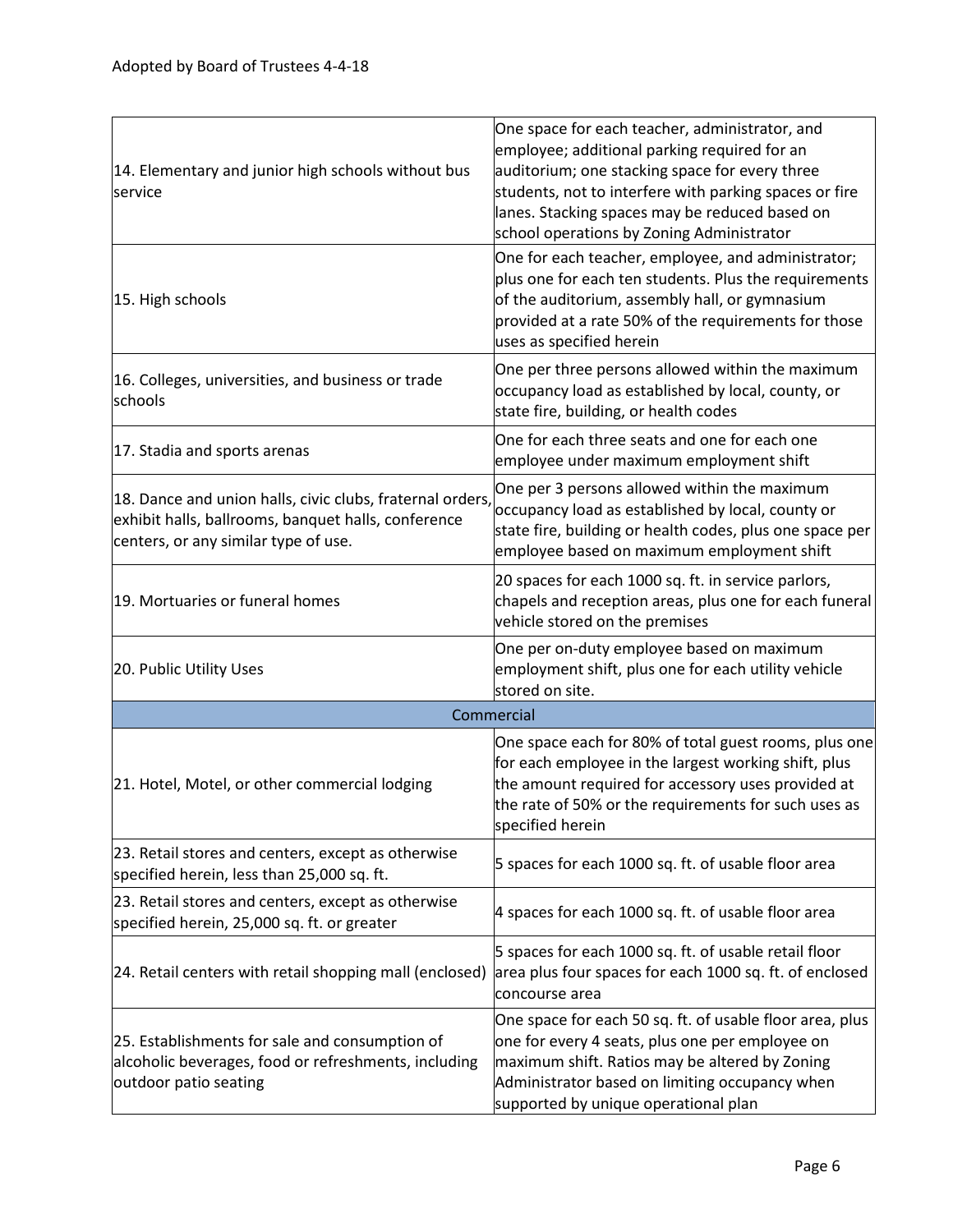| 26. Establishments for sale and consumption of food<br>or refreshments, without alcohol, including outdoor<br>patio seating   | One space for each 75 sq. ft. of usable floor area, plus<br>one for every four seats, plus one per employee on<br>maximum shift. Ratios may be altered by Zoning<br>Administrator based on limiting occupancy when<br>supported by unique operational plan |
|-------------------------------------------------------------------------------------------------------------------------------|------------------------------------------------------------------------------------------------------------------------------------------------------------------------------------------------------------------------------------------------------------|
| 27. Drive-through takeout restaurants and drive-<br>through windows for eating establishments                                 | Ten stacking spaces, plus a bypass lane, plus any<br>required spaces for the restaurant to which the drive-<br>through is accessory. Stacking spaces shall not<br>encumber parking lot circulation or required spaces.                                     |
| 28. Carry-out restaurants                                                                                                     | One per 200 sq. ft. of usable floor area, plus one space<br>per employee based on maximum employment shift                                                                                                                                                 |
| 29. Office without client visits (general)                                                                                    | One space for each 250 sq. ft. of usable floor area                                                                                                                                                                                                        |
| 30. Office with regular client visits (professional)                                                                          | One for each 200 sq. ft. of usable floor area                                                                                                                                                                                                              |
| 31. Business and professional office, greater than<br>50,000 sq. ft.                                                          | One for each 300 sq. ft. of usable floor area                                                                                                                                                                                                              |
| 32. Radio or television station or studio                                                                                     | One per employee based on maximum employment<br>shift, plus any required spaces for an auditorium or<br>public seating space with a studio                                                                                                                 |
| 33. Banks, credit unions, savings and loan<br>establishments, pharmacies, cleaners, tailors, and<br>similar businesses        | One per 250 sq. ft. of usable floor area, plus one space<br>for each employee on maximum employment shift,<br>plus five stacking spaces for the first drive-through<br>window or ATM lane, and 2 for each thereafter                                       |
| 34. Furniture and appliance stores, household<br>equipment or furniture repair or service shops,<br>hardware and paint stores | One space for each 500 sq. ft. of usable floor area,<br>plus one per employee according to maximum<br>employment shift.                                                                                                                                    |
| 35. Beauty parlors, barbershops, tanning salons,<br>massage therapists, nail salons, tattoo and piercing<br>parlors           | Two spaces for each tanning bed, massage table,<br>workstation, beauty parlor and/or barbershop chair;<br>plus one for each employee according to maximum<br>employment shift                                                                              |
| 36. Laundromats and coin-operated dry cleaners                                                                                | One for each two washing machines, plus one space<br>for each on-site employee based on maximum<br>employment shift                                                                                                                                        |
| 37. Child care centers                                                                                                        | One space for every eight children, plus one space for<br>each employee under maximum employment shift.<br>One stacking space for every five children, not to<br>interfere with parking spaces or fire lanes, if curbside<br>pick-up is allowed.           |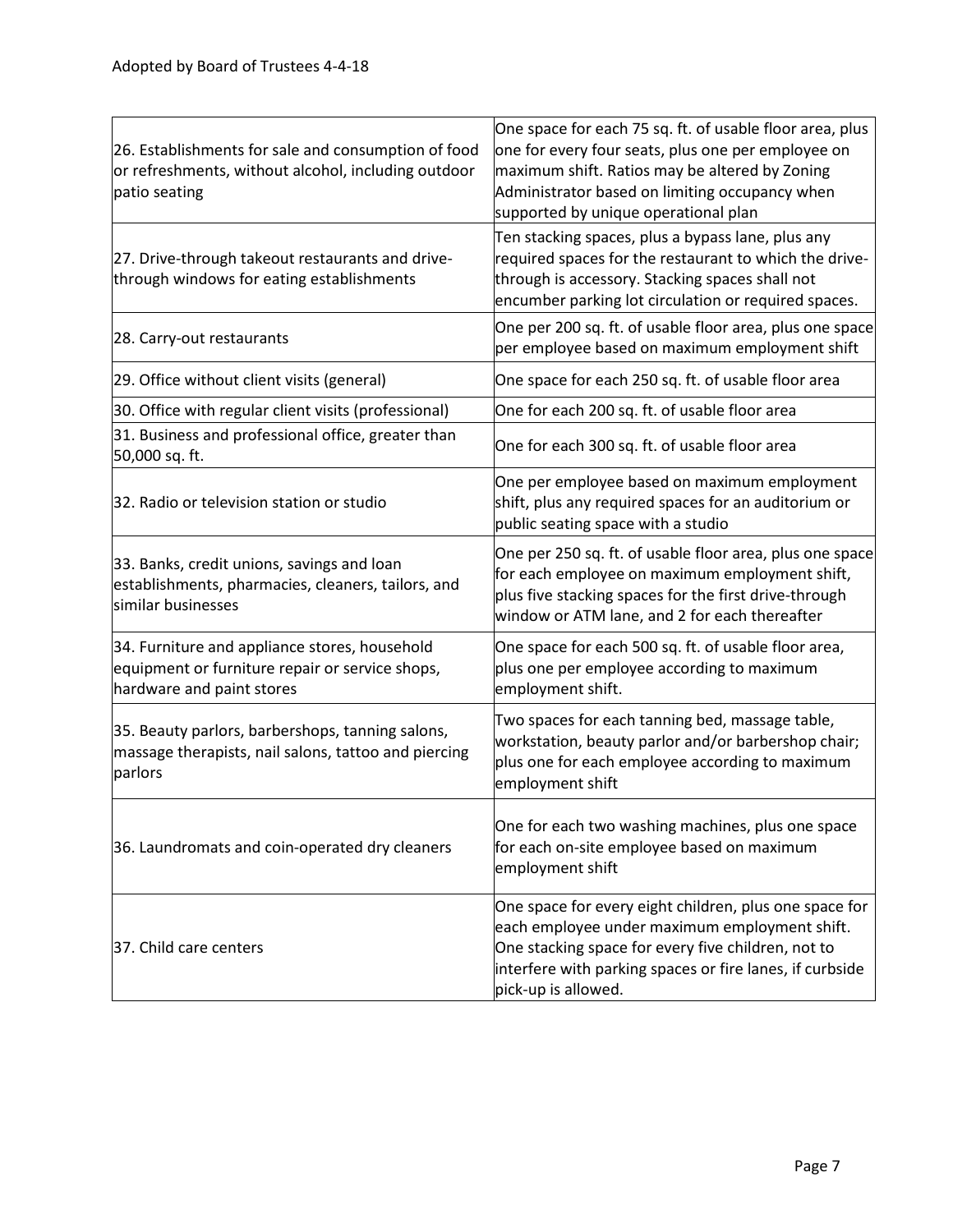| 38. Automobile sales                                                                                                                                                                               | One space for every 400 sq. ft. of usable floor area in<br>the showroom, one space for each automobile,<br>recreational vehicle or trailer for sale, one space for<br>every employee on the maximum shift, and additional<br>two spaces for each service stall in the service area if<br>applicable                                 |
|----------------------------------------------------------------------------------------------------------------------------------------------------------------------------------------------------|-------------------------------------------------------------------------------------------------------------------------------------------------------------------------------------------------------------------------------------------------------------------------------------------------------------------------------------|
| 39. Motor vehicle repair                                                                                                                                                                           | Three spaces for each repair and service stall, plus<br>one for every employee based on maximum<br>employment shift.                                                                                                                                                                                                                |
| 40. Automotive detail shops and auto body shops                                                                                                                                                    | Five spaces for each service area, plus one for each<br>employee based on maximum employment shift                                                                                                                                                                                                                                  |
| 41. Drive-through carwashes, automatic                                                                                                                                                             | One space per employee based on maximum<br>employment shift, plus 10 stacking spaces per<br>automatic wash operation or line. A 30-foot long<br>drying space shall also be provided at the exit of each<br>washing line to prevent undue amounts of water from<br>collecting on the public street and creating a traffic<br>hazard. |
| 42. Drive-in carwashes, self-service                                                                                                                                                               | Two stacking spaces per wash bay at the entrance,<br>and one space at the exit                                                                                                                                                                                                                                                      |
| 43. Full-service gasoline stations, Quick Lubes, and<br>self-service gas stations                                                                                                                  | One per employee based on maximum employment<br>shift, plus one per fueling location, one stacking space<br>per two fueling locations, two spaces per service<br>repair bay, and any required spaces for permitted<br>accessory or associated uses (restaurants,<br>convenience stores, etc.)                                       |
| 44. Athletic facilities, health clubs, fitness clubs, dance One per three persons allowed within the maximum<br>studios, personal training facilities, swimming clubs,<br>tennis clubs, gymnasiums | occupancy load, plus one space per employee based<br>on maximum employment shift                                                                                                                                                                                                                                                    |
| 45. Bowling alleys                                                                                                                                                                                 | Four spaces for each lane plus one space for each<br>employee on the largest working shift, plus any<br>required spaces for permitted accessory or associated<br>uses (restaurants, retail stores, etc.)                                                                                                                            |
| 46. Private golf clubs, golf courses, and par three golf<br>courses                                                                                                                                | Four spaces for each hole plus one space for each<br>employee based on maximum employment shift, plus<br>amount required for accessory uses                                                                                                                                                                                         |
| 47. Driving ranges                                                                                                                                                                                 | One per tee, plus one per employee based on<br>maximum employment shift                                                                                                                                                                                                                                                             |
| 48. Miniature golf courses                                                                                                                                                                         | Three per golf hole plus one space per employee<br>based on maximum employment shift                                                                                                                                                                                                                                                |
| 49. Greenhouses without retail and medical marijuana<br>indoor growing facilities                                                                                                                  | One parking space per employee based on maximum<br>employment shift, plus one visitor parking space for<br>every 2,500 sq. ft.                                                                                                                                                                                                      |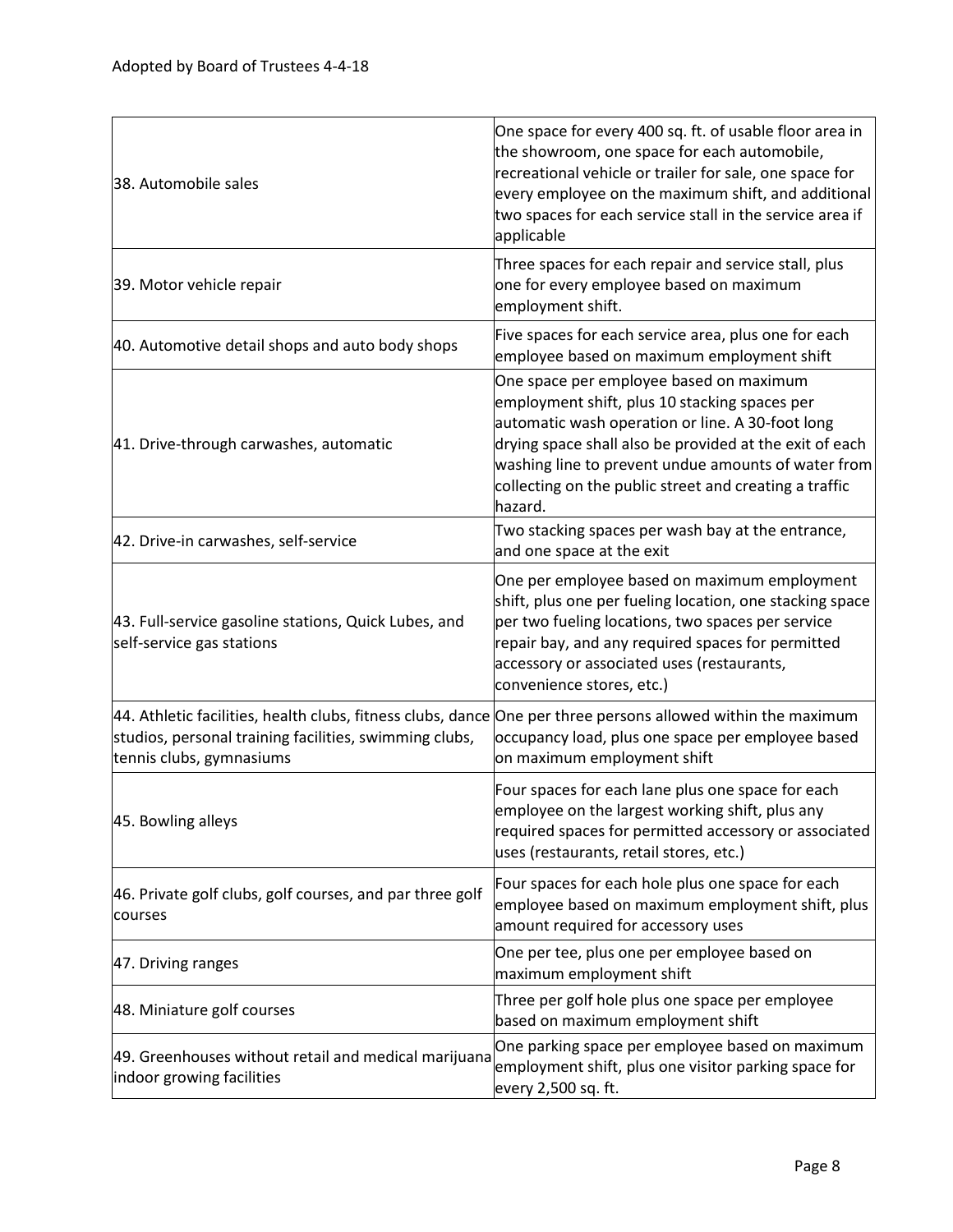| 50. Warehouses, wholesale stores, storage areas,<br>contractor facilities, on-site equipment storage, and<br>truck terminals                                 | One space for each 800 sq. ft. of usable floor area plus<br>one for each employee based on maximum<br>employment shift, plus one per fleet vehicle or<br>equipment vehicle stored on site                                                                                                                                           |
|--------------------------------------------------------------------------------------------------------------------------------------------------------------|-------------------------------------------------------------------------------------------------------------------------------------------------------------------------------------------------------------------------------------------------------------------------------------------------------------------------------------|
| 51. Industrial establishments, including<br>manufacturing, research and testing laboratories,<br>creameries, bottling works, printing and engraving<br>shops | One space for each employee based on maximum<br>employment shift, plus one for each company vehicle<br>stored on the premises, plus three visitor parking<br>space for the first 10,000 sq. ft. of usable floor area or<br>portion thereof, and one space for every additional<br>10,000 sq. ft.                                    |
| 52. Miniwarehouses to include a building or group of<br>buildings that contain varying sizes of individual,<br>compartmentalized stalls or lockers           | Five spaces per development plus two spaces for a<br>full-time caretaker, one per employee based on<br>maximum employment shift, and one space for every<br>20 storage units. Access to individual storage units<br>shall provide for loading/unloading of vehicles<br>adjacent to units without impeding internal traffic<br>flow. |

(Ord. No. 31.100, § 1, 5-14-85; Ord. No. 31.113, § 1, 1-5-88; Ord. No. 31.119, § 1, 6-21-88; Ord. No. 31.127, § 1, 7-30-91)

*Section 84-3.3a.* Where a use is not specifically listed in a schedule of parking requirements, the parking requirements of a similar use shall apply. The zoning administrator shall make the interpretation. (Ord. No. 31.100, § 1, 5-14-85)

*Section 84-3.4. Existing parking.* Any building used for an existing purpose which meets the parking requirements of this title on the effective date thereof or at any subsequent time shall continue to comply fully with all the requirements hereof. Any new buildings constructed or existing buildings used for new purposes after the effective date of this title shall comply fully with the requirements of section 84-3.3. Any building used for an existing purpose which partially meets the requirements of this title on the effective date thereof or any subsequent time shall thereafter continue to comply as nearly with these requirements as the highest degree of compliance reached. (Ord. No. 31.100, § 1, 5-14-85)

*Section 84-3.5. General requirements.*

- (1) The parking space required in section 84-3 and its subdivisions shall be used only for the parking of vehicles used to service the establishment to which it is accessory and by its patrons.
- (2) No charge shall be made for parking to the customers, employees, or visitors of the establishment providing the parking facilities.
- (3) No business involving the repairs or services to vehicles permitted thereon, or sale or display thereof, shall be conducted from or upon such premises.
- (5) No advertising signs shall be erected on required parking spaces except that not more than one directional sign at each point of ingress or egress may be erected which may also bear the name of the operator of the lot and enterprise it is intended to serve. Such signs shall not exceed 20 square feet in area nor an overall height above the ground of 15 feet and shall not project beyond the property line of the premises.
- (6) A suitable means of ingress or egress for vehicles to premises used for parking shall be provided, and shall open directly from and to a public street, alley, or highway. Exits from parking lots serving nonresidential uses, which are adjoining or opposite property zoned for residential purposes shall not exceed 25 feet in width in the aggregate onto a residential street. The location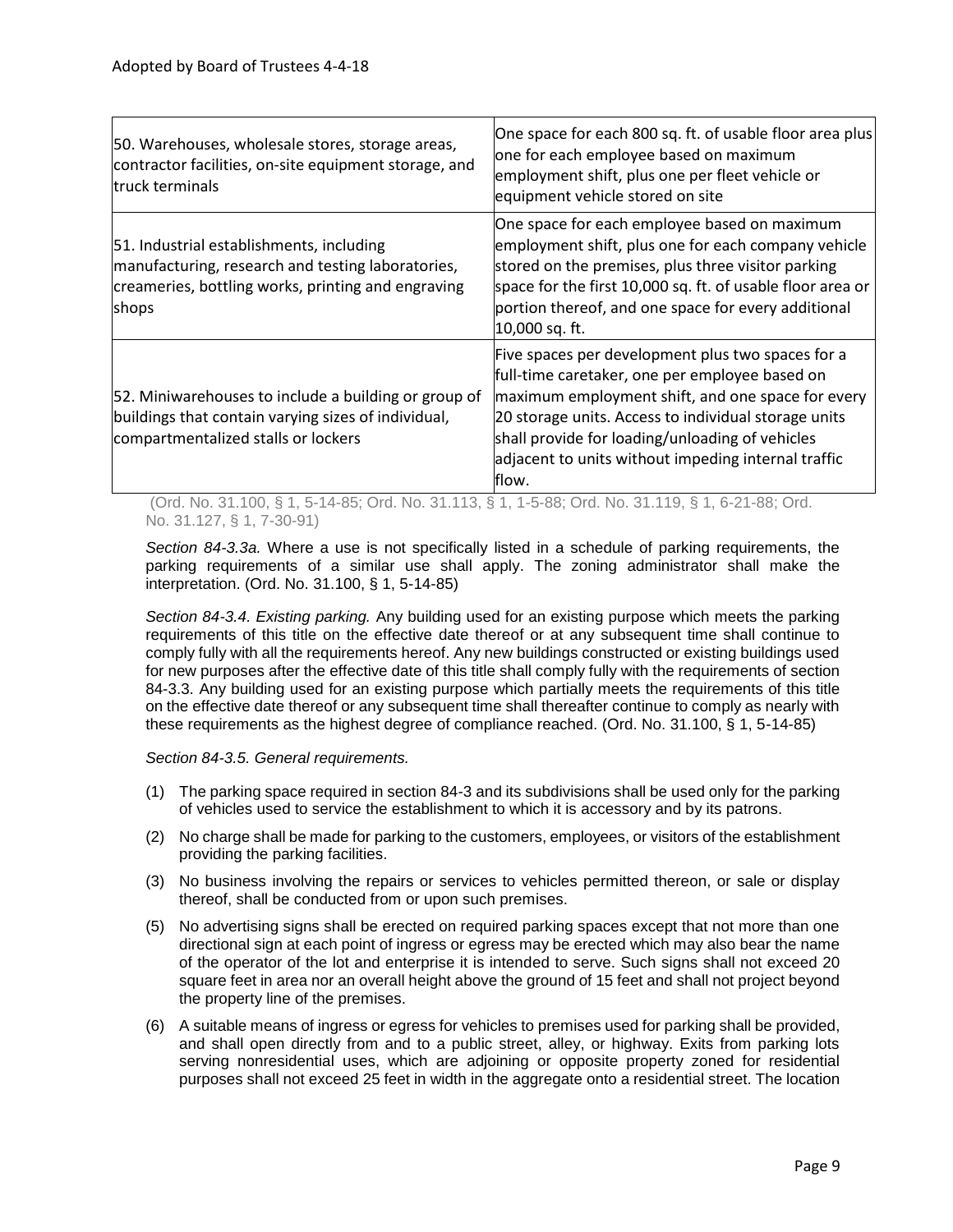of all entrances and exits shall be approved by the Planning and Development Department, along with appropriate road agencies, prior to the granting of any permit therefor.

- (7) All parking lots shall be surfaced with a hard or semi-hard, dust-free surface.
- (8) All parking lots in commercial and multi-family residential (excluding single and two-family) zones shall be lighted after dark throughout the hours when they are accessible to the public. Such lighting shall not exceed an intensity of 10 footcandles nor shall it be less than 1 footcandle at pavement level, with a total average of 5 footcandles on the site. The installation of such lighting shall be so hooded or shielded as to reflect the light away from abutting or neighboring property.
- (9) Whenever a parking lot in a nonresidential zone abuts a lot zoned for residential use there shall be placed an approved four-foot-high masonry wall or fence along the mutual boundary; provided, that the wall or fence shall be reduced to three feet in height between the front property line and a point 25 feet back from the front property corner of the residential property.
- (10) For every twenty parking spaces required, or fraction thereof, 1 space may be dedicated to electric vehicles only and still count toward the required number of spaces.
- (11) It shall be unlawful for any person to push or deposit snow, or cause snow to be pushed or deposited from his/her own personal driveway or parking area into the public streets and/or rightof-way so as to cause a nuisance or obstruction. The Township may cause such deposits of snow to be removed from the street, and the cost of such removal shall be charged to the property owner.

No person, firm, corporation, property owner or occupant shall remove snow or ice from any parcel of real estate and place it upon another parcel of real estate without the express permission of the owner of the parcel of real estate upon which the snow or ice is to be placed.

No person, firm, corporation or partnership or the owner, tenant, lessee or occupant of any premises having parking spaces reserved for vehicles, or any contractor employed for the removal of snow and ice, shall block access to parking spaces reserved for vehicles by the plowing, piling or placement of snow and ice in such reserved spaces.

All snow shall be cleared from parking aisles and parking spaces within 24 hours of snowfall, and snow shall not be stored in any parking space, parking aisle, driveway, or sidewalk.

*Section 84-3.6. Restricted accessory parking for commercial and industrial areas.* The township board may permit accessory parking for commercial and industrial purposes within an adjacent residential zone under the following conditions and safeguards:

- (1) A public hearing is held by the township board in accordance with the procedure given in section 88-2.4.
- (2) All of the requirements, except those conflicting with this section, given in section 84-3.5, are enforced.
- (3) No parking shall be permitted between the street line and the building line established by the required minimum front yard depth in the zone in which such lot is located. The resulting open area shall be planted to grass, or otherwise landscaped to create a permanent green area.
- (4) An approved four-foot-high masonry wall or fence shall be built along the mutual boundary of the restricted accessory parking area and adjacent land zoned to a residential classification except for the boundary included within a required front yard. (See next item.)
- (5) Whenever a lot located in a residential zone and used for accessory parking purposes is located across the street from other land in any residential zone, that portion of the lot used for parking purposes shall be enclosed with an approved four-foot-high masonry wall or fence placed along the building line.
- (6) Ingress and egress for vehicles to premises used for parking shall be provided and shall be by means of streets or alleys through the business or industrial property, the alley adjacent to the